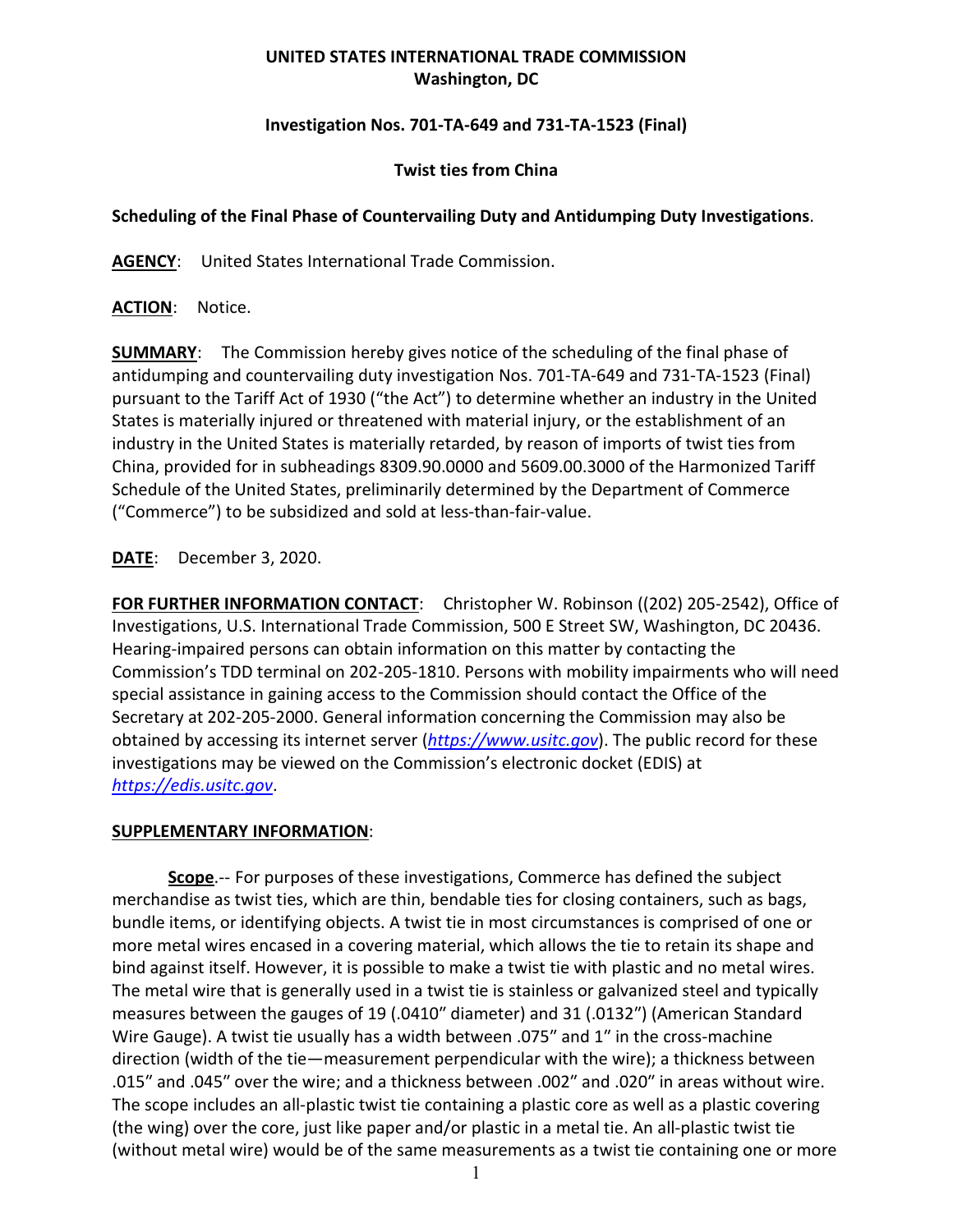metal wires. Twist ties are commonly available individually in pre-cut lengths ("singles"), wound in large spools to be cut later by machine or hand, or in perforated sheets of spooled or single twist ties that are later slit by machine or by hand ("gangs").

The covering material of a twist tie may be paper (metallic or plain), or plastic, and can be dyed in a variety of colors with or without printing. A twist tie may have the same covering material on both sides or one side of paper and one side of plastic. When comprised of two sides of paper, the paper material is bound together with an adhesive or plastic. A twist tie may also have a tag or label attached to it or a pre-applied adhesive attached to it.

Excluded from the scope of the order are twist ties packaged with bags for sale together where the quantity of twist ties does not exceed twice the number of bags in each package. Also excluded are twists ties that constitute part of the packaging of the imported product, for example, merchandise anchored/secured to a backing with twist ties in the retail package or a bag of bread that is closed with a twist tie.

Twist ties are imported into the United States under Harmonized Tariff Schedule of the United States (HTSUS) subheadings 8309.90.00 and 5609.00.30. Subject merchandise may also be imported under HTSUS subheadings 3920.51.5000, 3923.90.0080, 3926.90.9990, 4811.59.6000, 4821.10.2000, 4821.10.4000, 4821.90.2000, 4821.90.4000, and 4823.90.8600. These HTSUS subheadings are provided for reference only. The written description of the scope of the investigation is dispositive.

**Background**.--The final phase of these investigations is being scheduled pursuant to sections 705(b) and 731(b) of the Tariff Act of 1930 (19 U.S.C. 1671d(b) and 1673d(b)), as a result of affirmative preliminary determinations by Commerce that certain benefits which constitute subsidies within the meaning of § 703 of the Act (19 U.S.C. 1671b) are being provided to manufacturers, producers, or exporters in China of twist ties, and that such products are being sold in the United States at less than fair value within the meaning of § 733 of the Act (19 U.S.C. 1673b). The investigations were requested in petitions filed on June 26, 2020, by Bedford Industries Inc., Worthington, Minnesota.

For further information concerning the conduct of this phase of the investigations, hearing procedures, and rules of general application, consult the Commission's Rules of Practice and Procedure, part 201, subparts A and B (19 CFR part 201), and part 207, subparts A and C (19 CFR part 207).

**Participation in the investigations and public service list**.--Persons, including industrial users of the subject merchandise and, if the merchandise is sold at the retail level, representative consumer organizations, wishing to participate in the final phase of these investigations as parties must file an entry of appearance with the Secretary to the Commission, as provided in § 201.11 of the Commission's rules, no later than 21 days prior to the hearing date specified in this notice. A party that filed a notice of appearance during the preliminary phase of the investigations need not file an additional notice of appearance during this final phase. The Secretary will maintain a public service list containing the names and addresses of all persons, or their representatives, who are parties to the investigations.

Please note the Secretary's Office will accept only electronic filings during this time. Filings must be made through the Commission's Electronic Document Information System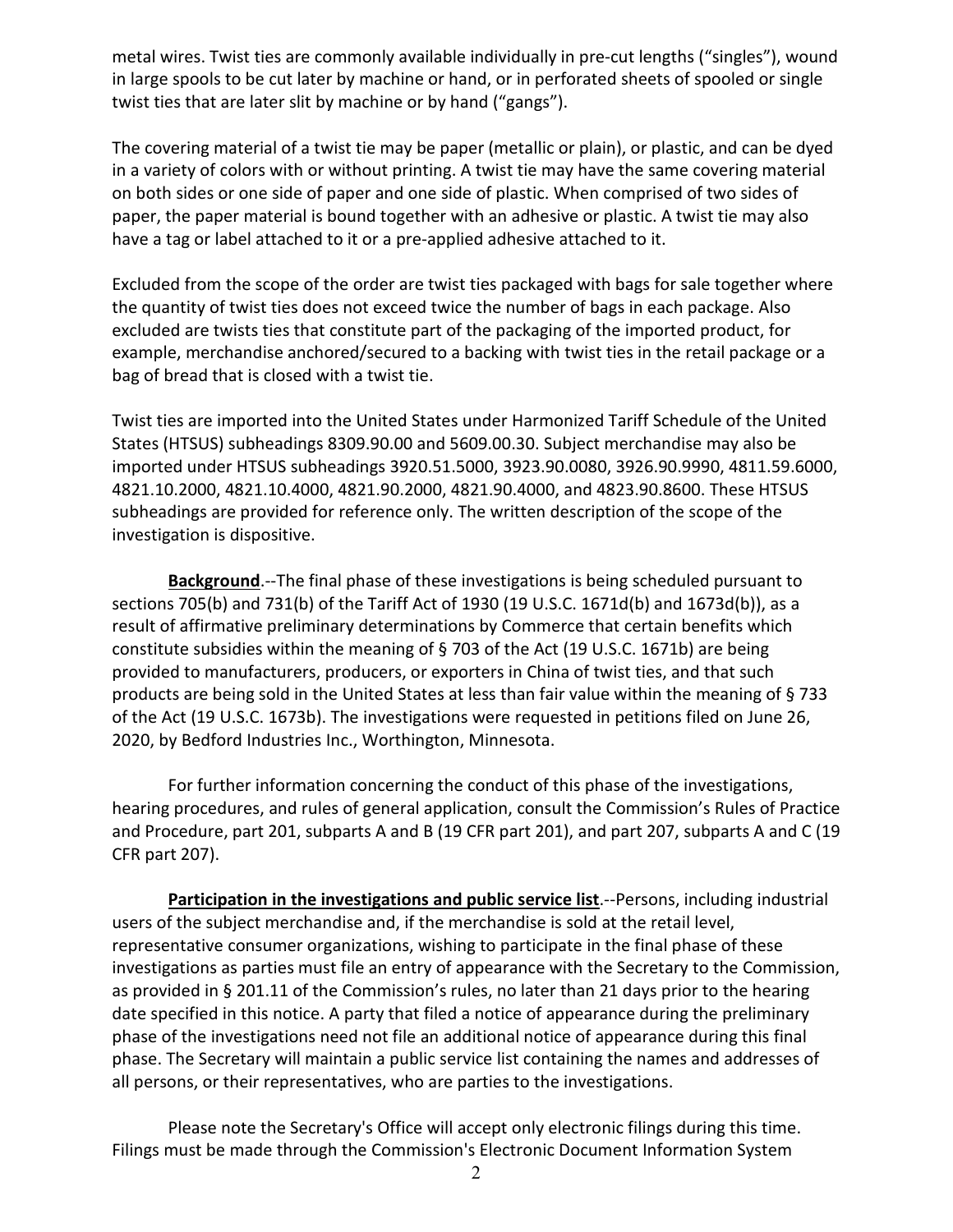(EDIS, *[https://edis.usitc.gov](https://edis.usitc.gov/)*.) No in-person paper-based filings or paper copies of any electronic filings will be accepted until further notice.

**Limited disclosure of business proprietary information (BPI) under an administrative protective order (APO) and BPI service list**.--Pursuant to § 207.7(a) of the Commission's rules, the Secretary will make BPI gathered in the final phase of these investigations available to authorized applicants under the APO issued in the investigations, provided that the application is made no later than 21 days prior to the hearing date specified in this notice. Authorized applicants must represent interested parties, as defined by 19 U.S.C. 1677(9), who are parties to the investigations. A party granted access to BPI in the preliminary phase of the investigations need not reapply for such access. A separate service list will be maintained by the Secretary for those parties authorized to receive BPI under the APO.

**Staff report**.--The prehearing staff report in the final phase of these investigations will be placed in the nonpublic record on February 2, 2021, and a public version will be issued thereafter, pursuant to § 207.22 of the Commission's rules.

**Hearing**.-- The Commission will hold a hearing in connection with the final phase of these investigations beginning at 9:30 a.m. on Tuesday, February 16, 2021. Information about the place and form of the hearing, including about how to participate in and/or view the hearing, will be posted on the Commission's website at [https://www.usitc.gov/calendarpad/calendar.html.](https://www.usitc.gov/calendarpad/calendar.html) Interested parties should check the Commission's website periodically for updates. Requests to appear at the hearing should be filed in writing with the Secretary to the Commission on or before Tuesday, February 9, 2021. A nonparty who has testimony that may aid the Commission's deliberations may request permission to present a short statement at the hearing. All parties and nonparties desiring to appear at the hearing and make oral presentations should attend a prehearing conference to be held at 9:30 a.m. on Thursday, February 11, 2021. Oral testimony and written materials to be submitted at the public hearing are governed by sections 201.6(b)(2), 201.13(f), and 207.24 of the Commission's rules. Parties must submit any request to present a portion of their hearing testimony in camera no later than 7 business days prior to the date of the hearing.

**Written submissions**.--Each party who is an interested party shall submit a prehearing brief to the Commission. Prehearing briefs must conform with the provisions of §207.23 of the Commission's rules; the deadline for filing is February 9, 2021. Parties may also file written testimony in connection with their presentation at the hearing, as provided in § 207.24 of the Commission's rules, and posthearing briefs, which must conform with the provisions of § 207.25 of the Commission's rules. The deadline for filing posthearing briefs is February 25, 2021. In addition, any person who has not entered an appearance as a party to the investigations may submit a written statement of information pertinent to the subject of the investigations, including statements of support or opposition to the petition, on or before February 25, 2021. On March 16, 2021, the Commission will make available to parties all information on which they have not had an opportunity to comment. Parties may submit final comments on this information on or before March 18, 2021, but such final comments must not contain new factual information and must otherwise comply with §207.30 of the Commission's rules. All written submissions must conform with the provisions of § 201.8 of the Commission's rules; any submissions that contain BPI must also conform with the requirements of §§ 201.6, 207.3, and 207.7 of the Commission's rules. The Commission's *Handbook on Filing Procedures*, available on the Commission's website at